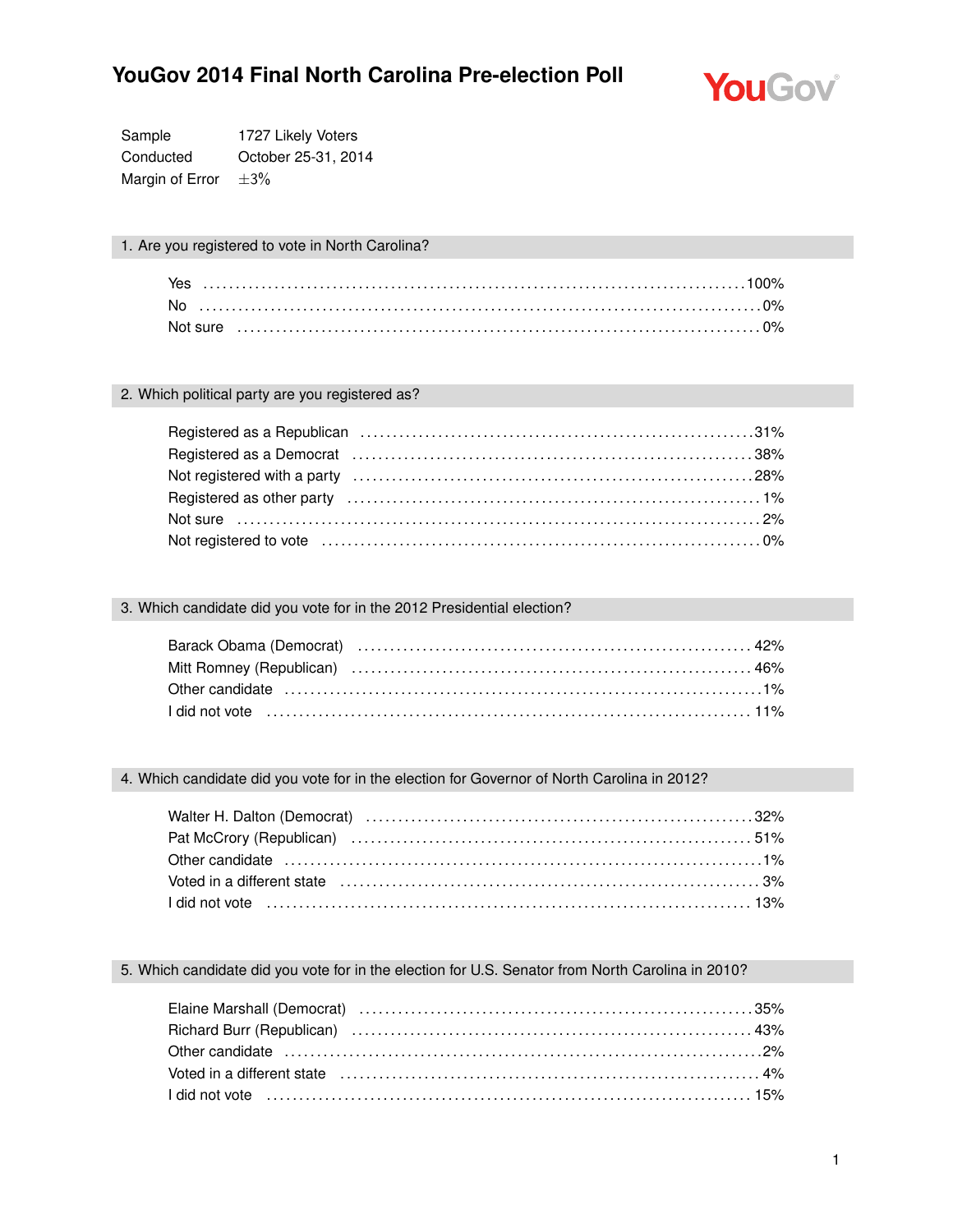

6. As you may know, there will be an election held in North Carolina in about a week. How likely is it that you will vote in the election on November 4, 2014?

7. How do you plan to vote in the elections to be held on November 4?

| In person before election day (all intermal contained and all of the state of the state of the state of the st |  |
|----------------------------------------------------------------------------------------------------------------|--|
|                                                                                                                |  |
| Not sure …………………………………………………………………………………………4%                                                                  |  |

8. Have you already cast your vote or returned your ballot? *Asked if respondent has already voted in person or by mail*

9. In the election for U.S. Senator from North Carolina, which candidate are you voting for? *Undecided voters were asked which candidate they were more likely to vote for and coded as leaners where possible*

| Lean Kay Hagan (Democrat) (1999) (1999) (1999) (1999) (1999) (1999) (1999) (1999) (1999) (1999) (199 |  |
|------------------------------------------------------------------------------------------------------|--|
|                                                                                                      |  |
|                                                                                                      |  |
|                                                                                                      |  |
|                                                                                                      |  |

10. In the election for U.S. Congress in the district where you live, which candidate are you voting for?

| The Republican Party candidate (and the content of the content of the Republican Party candidate (b) |  |  |
|------------------------------------------------------------------------------------------------------|--|--|
|                                                                                                      |  |  |
|                                                                                                      |  |  |
|                                                                                                      |  |  |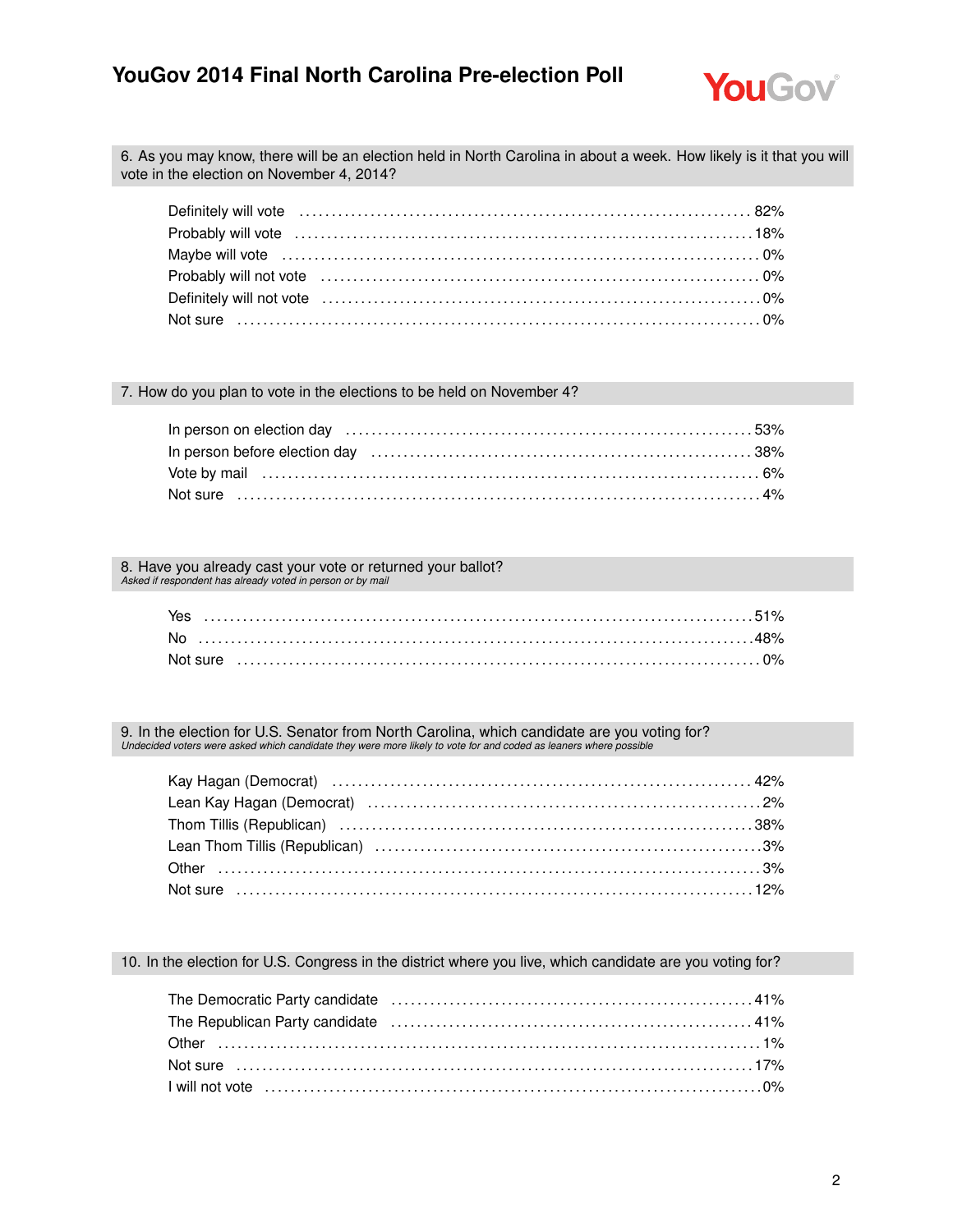

### 11. How would you describe your political views?

#### 12. Generally speaking, do you think of yourself as a ...?

13. Would you call yourself a strong [Democrat/Republican] or a not very strong [Democrat/Republican]? / Do you think of yourself as closer to the Democratic or the Republican Party?

| Lean Republican (and the continuum of the canonical contract to the canonical contract to the canonical contract to the canonical contract of the canonical contract of the canonical contract of the contract of the canonica |  |
|--------------------------------------------------------------------------------------------------------------------------------------------------------------------------------------------------------------------------------|--|
| Weak Republican (19%) Weak Republican (19%) weak Republican (19%) weak Republican (19%) with the state of the Mathematical State Republican (19%) with the State Republican (19%) with the State Republic State Republic State |  |
|                                                                                                                                                                                                                                |  |
|                                                                                                                                                                                                                                |  |

### 14. Are you male or female?

|        | Weighted | Unweighted |
|--------|----------|------------|
| Male   | 47%      | 47%        |
| Female | 53%      | 53%        |